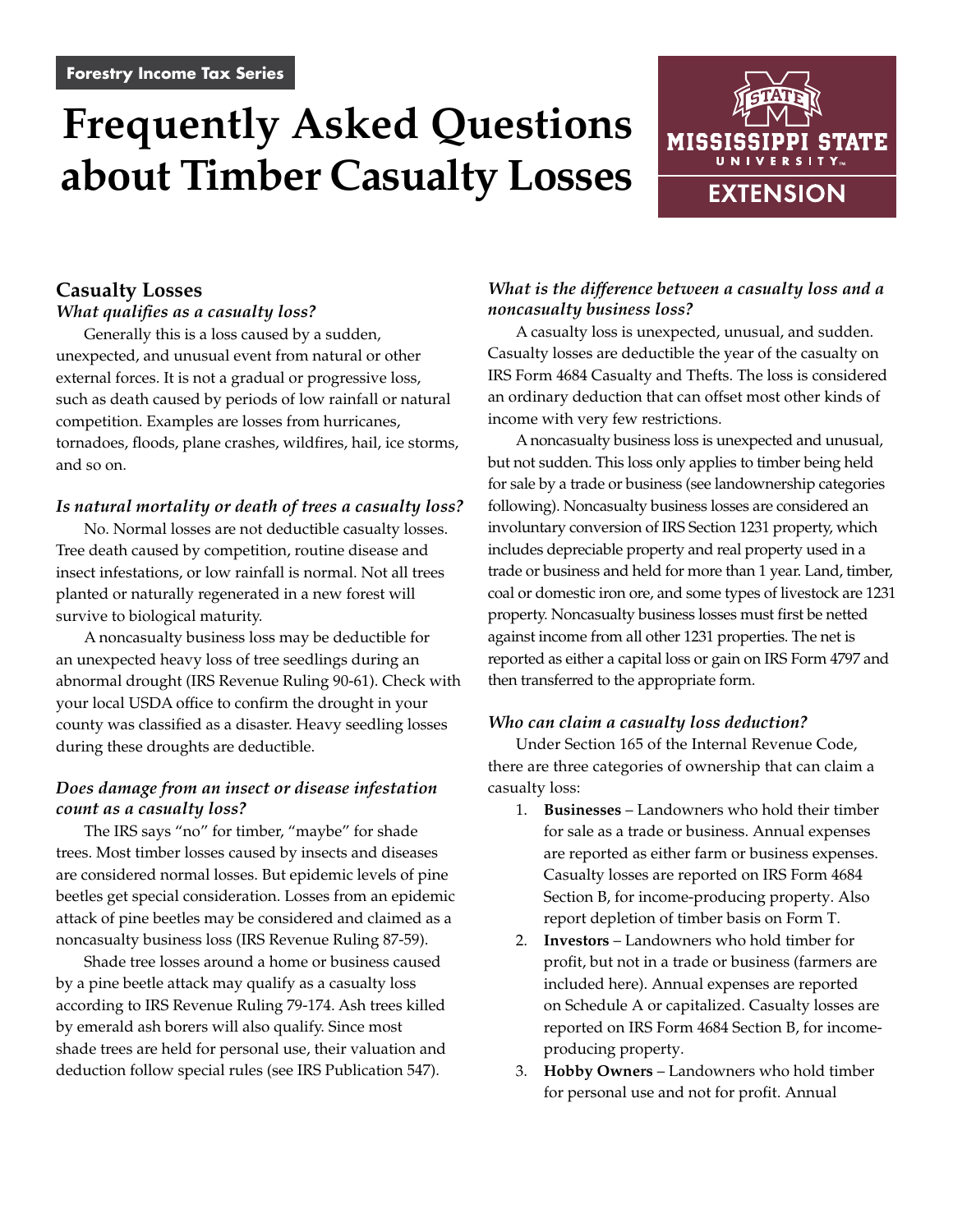expenses are not deductible. Beginning in 2018, only casualty losses during a presidentially declared disaster are deductible. Hobby owners claim casualty losses on IRS Form 4684, Section A for non-income producing property. Only casualty losses that exceed \$100 plus 10 percent of adjusted gross income are deductible.

#### *What documentation is required to claim a casualty loss?*

Take and file photographs of the damage done to your timber. An appraisal of the damage is necessary to determine loss of fair market value. Document the casualty event with newspaper clippings or other materials. Timber accounting records and past income tax returns may be needed.

#### *What is the amount of timber loss that can be claimed as a casualty loss?*

The deduction that can be claimed for a casualty loss is the lesser of the fair market value loss in timber and the timber basis. For example, if your timber basis is zero, then your deduction is also zero, no matter the size of the loss. See the detailed discussion following on Timber Basis to help you establish a basis for your timber.

To claim a deduction on IRS Form 4684, three numbers are required. All three numbers can be estimated by a forester, even following a casualty.

- 1. The fair market value (FMV) of the timber before the casualty. Foresters usually estimate "FMV before" using a timber cruise, but other methods are available.
- 2. The fair market value of the timber following the casualty. Again, "FMV after" is usually estimated with a timber cruise. But when total destruction occurs, salvage value becomes the best estimate of "FMV after." The FMV loss is calculated using the difference (FMV before – FMV after). This FMV loss is deductible up to the amount of the basis.
- 3. The basis in the timber.

# **Timber Basis**

#### *What is a basis?*

The basis in your property is its investment value. When you acquire property, such as timber or land, it has an initial basis, which varies according to how the property was acquired. Then, as you invest in the property, the basis increases. When the property is sold, lost through casualty or other loss, or is used up, the basis is reduced (depleted) by recovering it through deductions or adjustments to

gross income on the tax return. The current value of the basis is called the adjusted basis.

#### *How do you determine initial basis?*

**For purchased property**, the initial basis of land and timber is the total acquisition cost. Total acquisition cost includes such things as the purchase price, lawyer's fees, surveying costs, title fees, etc. The total cost is then divided proportionally between the land and timber and other assets based on the proportion of total fair market value that is provided by each. Therefore, if purchased timberland had any standing timber, part of the acquisition cost should be placed in the timber basis.

**For inherited property**, the initial basis is usually stepped up to the fair market value of the property at the time of the donor's death. Inherited property usually passes to an heir via a will or by the state laws of succession and does not become the heir's property until that time. In Mississippi, a surviving spouse of jointly owned property is assumed to own half and inherit half. Basis for the half inherited is stepped up to fair market value, while the remaining half keeps the original basis. Check with your tax adviser to confirm you qualify for a step up valuation in basis.

**For gifted property**, the initial basis is a carry-over value or the donor's basis. Gifted property is given or deeded to a recipient by the donor while he or she is still alive.

#### *What is the initial timber basis of bare land?*

Zero. If no timber is present when property is acquired, then no basis can be placed in the timber account.

#### *What is the timber basis of land planted in trees?*

Basis is usually zero for landowners who reforested their own property. Most landowners take advantage of reforestation tax incentives, including deduction, amortization, and a Mississippi reforestation tax credit to recover costs quickly. This results in a zero timber basis for the new forest. If all costs were not recovered, the unrecovered costs may be added to the timber basis.

#### *How can the timber basis be increased?*

Some landowners may capitalize or add timber management costs to the timber basis instead of deducting them each year. A landowner may elect each year to capitalize certain carrying charges, such as property taxes, interest on mortgage, or insurance.

Investors and hobby owners may have to capitalize other expenses like timber stand improvement and precommercial thinning.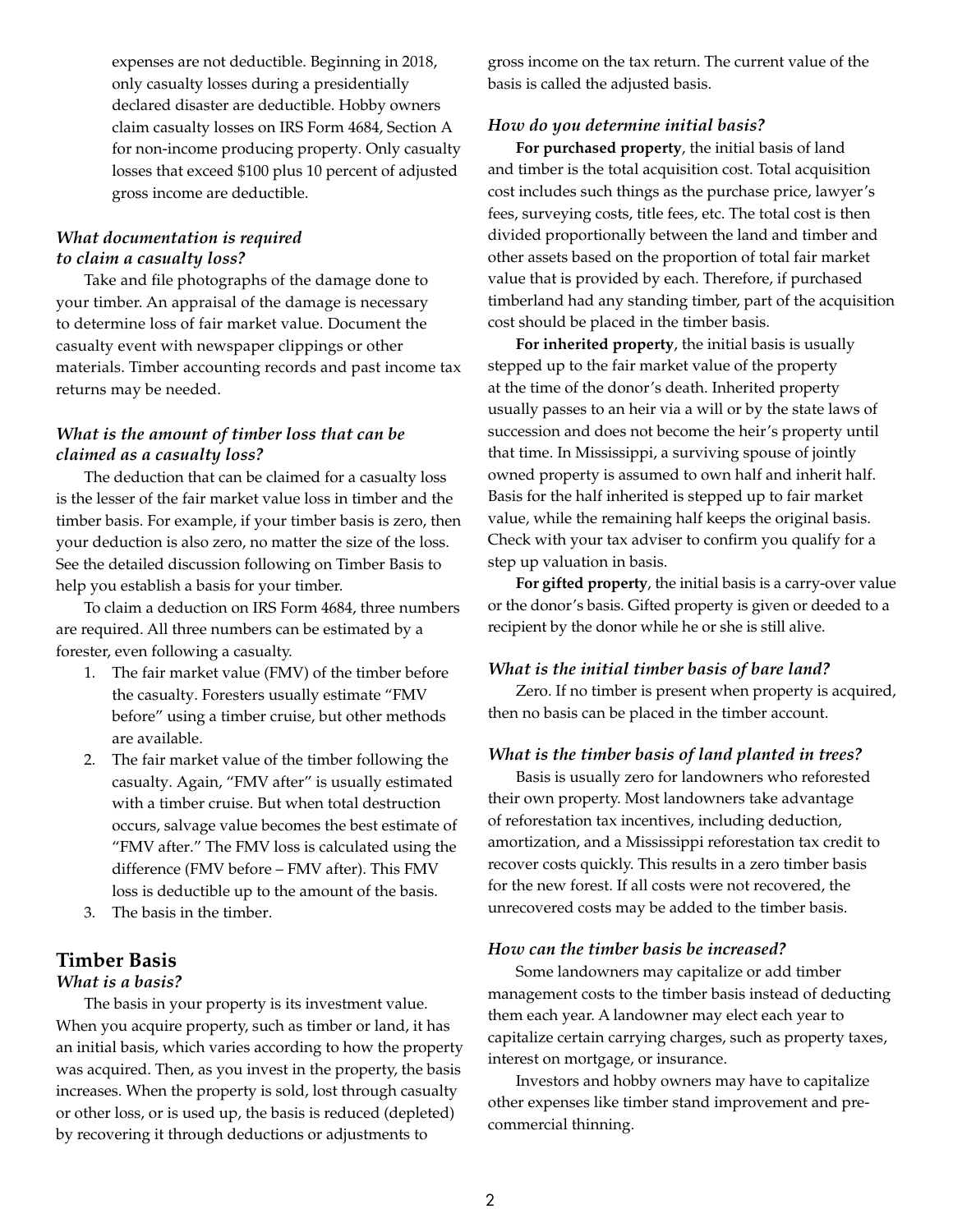Adding costs into basis rather than deducting them as they occur is usually not the most financially advantageous option. This usually results in later recovery and less tax reduction.

#### *Why does basis matter?*

Following a timber sale, timber basis and sales expenses are deducted from the proceeds of the timber sale to determine net taxable gain. Since basis helps reduce taxable income, it also reduces the amount of taxes owed. Here is an example:

Buck Hunter, after a timber sale, claims a basis deduction of \$1,000 against the sale proceeds. Because Buck's federal capital gains rate is 15% and 5% state (20% total), basis reduces the tax owed by \$200 (\$1,000  $\times$  20%).

As stated before, the loss from a casualty is deductible up to the basis. Since casualty losses are considered an ordinary loss rather than a capital loss, ordinary income tax rates apply. Here is an example:

Buck has a casualty loss, with a \$1,000 basis in his timber account. Because Buck is in the ordinary income tax bracket of 25% federal plus 5% state (30% total), basis reduces his tax by \$300 from the \$1,000 casualty loss deduction  $(\$1,000 \times 30\%$ ).

# *What if I had a basis in timber but did not use it when I sold my timber to reduce my net taxable gain?*

For basis, the rule is "use it or lose it." Basis associated with timber removed should be subtracted from the timber account whether it is or is not deducted by the landowner.

An example explains:

Curtis Leafblower inherited timber in 1971, clearcut in 1994, and did not use the basis available to offset gains (profit from the timber sale in 1971). After Curtis cut the timber, the basis started over at zero, even though he did not claim depletion of his basis after the timber sale.

# *I inherited my timberland several years ago and did not have a basis determination made. How can I figure out my basis?*

If the timber that was on the property at the time of acquisition is still standing, a retroactive basis determination can be made. A consulting forester should be able to make this determination. Using methods approved by the IRS, a forester can estimate the volume

of timber present at the time of acquisition. By using contemporaneous timber price reports (available at [http://](http://extension.msstate.edu/forestry/forest-economics/timber-prices) [extension.msstate.edu/forestry/forest-economics/timber](http://extension.msstate.edu/forestry/forest-economics/timber-prices)[prices\)](http://extension.msstate.edu/forestry/forest-economics/timber-prices), the forester can estimate the value of the timber at the time of acquisition. Valuation of immature timber stands is also possible.

#### *Is it always worthwhile to determine basis?*

No. Low-value timber acquired many years ago is generally not worth the cost of retroactive basis determination. A general rule is to hire a forester to estimate basis only if fees are less than 15 percent of the expected value of the basis.

Many people will not have a basis in their timber. Those whose timber naturally regenerated after acquiring the land; those who reforested and recovered all out-ofpocket costs by tax credits or deductions; and those who received gifted property with no basis do not have a timber basis.

# **How Much Can Be Deducted?**

*My timber was worth a lot of money and it was totally destroyed. I don't have a basis. Does that mean I do not get to deduct the loss?*

Casualty losses are deductible up to the basis. If basis is zero, then you will not be able to deduct a loss. [Ward v. U.S., 428 F.2d. 1288, Ct. Cl. 1970]

#### *How much of the basis can be deducted for the loss?*

For a casualty, the entire basis in the timber account can be compared to the fair market value loss to determine what is deductible. The entire basis is used even when the casualty only causes partial loss. This IRS position allows the entire timbered acreage represented by the timber account, called the Single Identifiable Property (SIP), to be considered damaged by the casualty. Here is an example:

Holly Ivytree has 160 acres of timberland with a timber basis of \$30,000. A casualty damaged 10 acres, resulting in a fair market value loss of \$25,000. The loss on 10 acres is compared to the basis on 160 acres because that is how Ms. Ivytree kept her timber basis account. Since basis is greater than fair market value loss, Holly was able to deduct her entire \$25,000 loss. The timber account was adjusted to show \$5,000 basis remaining.

Landowners who keep 10,000 or more acres in one timber account may be subject to discounting rules. For more information on the SIP concept see Rev. Rul. 99-56,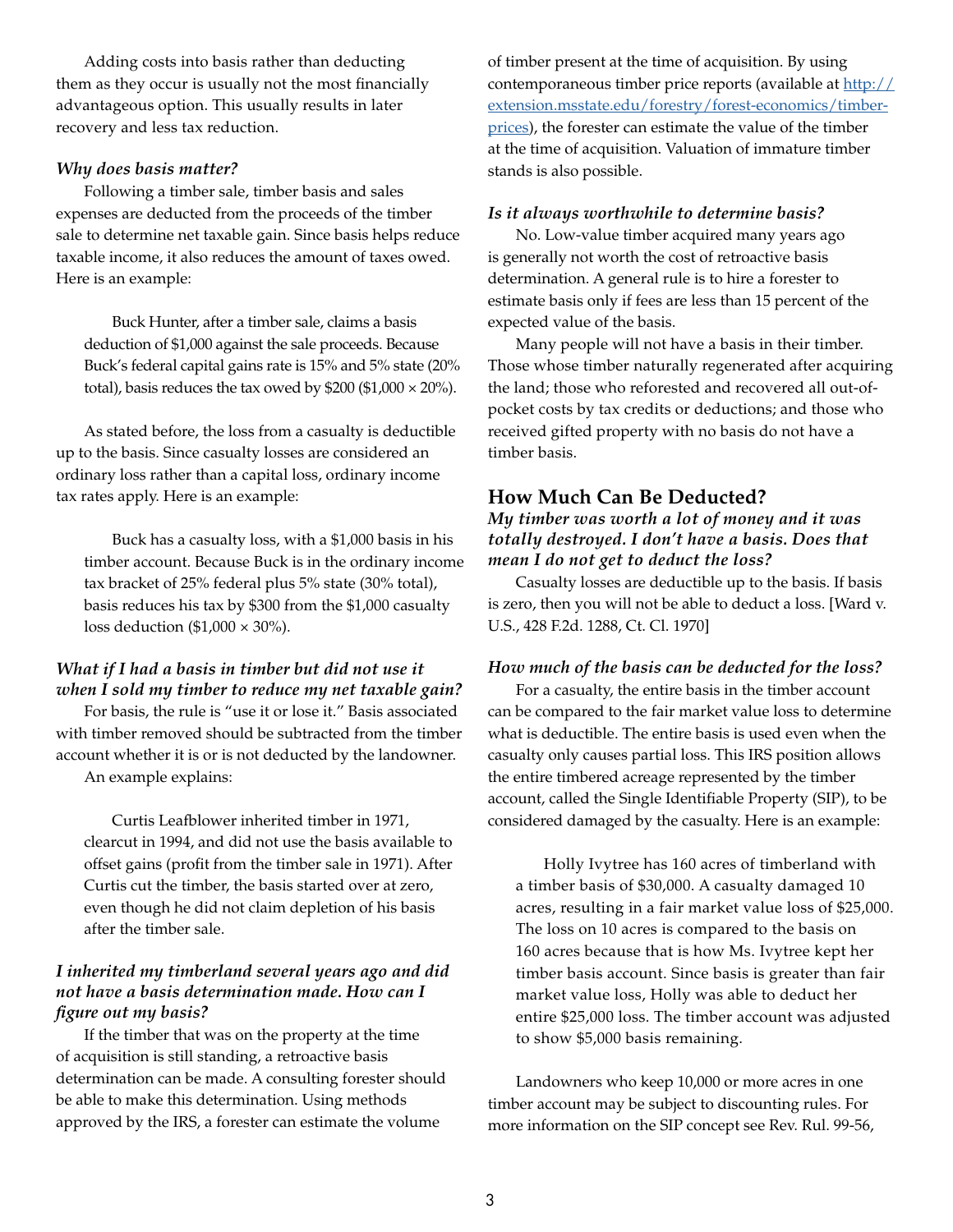I.R.B. 1999-51, (December 6, 1999). Code Sec. 165: Casualty loss: Timber: Single Identifiable Property (SIP) damaged or destroyed: Damaged trees. Section 611—Allowance of Deduction for Depletion, 26 CFR 1.611-3: Rules applicable to timber. (Also §165; 1.165-7.)

#### *Can I include the land basis in my timber account to increase my loss deduction?*

No. Land and timber basis are separate. Land basis cannot be used to offset timber losses.

# **Salvage of Damaged Timber**

#### *Is salvage of timber required?*

Yes, you are required to reasonably try and salvage the timber. Efforts to salvage timber, such as phone calls or site visits with consulting foresters or timber buyers can be documented in a tree farm journal, diary, or financial records. If you have sawtimber that is no longer merchantable as sawtimber but can be used for pulpwood, the salvage requirement still holds.

# *Will I have to pay taxes on the salvage income, if it is more than the basis?*

If the landowner receives payment for timber salvaged from a casualty, he or she has two options. One is to pay tax on net gains, which is salvage income minus the basis and sales expenses. Net income will be a capital gain if the timber has been owned at least a year and a day. There is no required holding period for inherited timber to claim a capital gain. With gifted property, the holding period of both the giver and the recipient together must total a year and a day.

The other option is to treat the income as an involuntary conversion, which allows the taxpayer to take the entire proceeds of the salvage, postpone recognition of the gain, and take up to 2 years to reinvest in qualified replacement property as explained below.

# **Purchasing Replacement Property**

# *Can I buy more timberland with that money and avoid paying taxes on the gain?*

Yes. Total proceeds from a salvage sale (not just the net gain) following a casualty can be reinvested in qualified replacement property. Qualified replacement properties include timber, timberland, reforestation costs, and so forth. Some people have incorrectly interpreted IRS rules and suggested purchasing stock in a timber corporation might be an option. Stock purchases will not qualify unless you can obtain controlling interest, which has been defined by the IRS as 80 percent of the company's stock.

Special rules about qualified replacement property apply to "presidentially declared disasters." According to the IRS from Publication 547, "[A]ny tangible replacement property you acquire for use in any business is treated as similar or related in service or use to the destroyed property." Consult with your tax adviser to see if this is advantageous. It may be better to pay the lower capital gains tax on the involuntary conversion than to reinvest it in property that can be deducted at ordinary rates, particularly property subject to special accelerated depreciation such as under Section 179 or Bonus Depreciation.

#### *Are there special rules for reporting such a gain?*

Yes. The taxpayer must let the IRS know that he or she is electing to defer the gain on an involuntary conversion. With the election, the taxpayer must explain the circumstances of the conversion (casualty or other loss) and what replacement property is to be acquired. Make the election with a statement attached to the tax return.

#### *How long do you have to acquire replacement property?*

For a casualty loss or loss other than condemnation, the replacement period is 2 years from the date the property was damaged or destroyed. The replacement period ends 2 years after the close of the first tax year in which any part of the gain is realized. Extensions may be granted in some cases by applying to the director of the IRS for your area. Details on replacement property purchases can be found in IRS Publication 547 Casualties, Disasters, and Thefts.

# *If the replacement property costs less than the total gain, can I still avoid taxation?*

Only on what was spent for the replacement property. The remainder is taxed.

#### *What is the basis of replacement property?*

It will be the cost of the replacement property that extends the postponed gain.

# **Time of Deduction**

#### *When can I deduct the casualty loss?*

Generally with a casualty loss, the deduction is taken the year in which the loss occurs. However, taxpayers with losses within a presidentially declared disaster area may elect to treat the loss as if it had occurred in the preceding taxable year. If the past year's tax return has already been filed, the taxpayer may file an amended return for a refund. See Tax Topic 308 Amended Returns on the IRS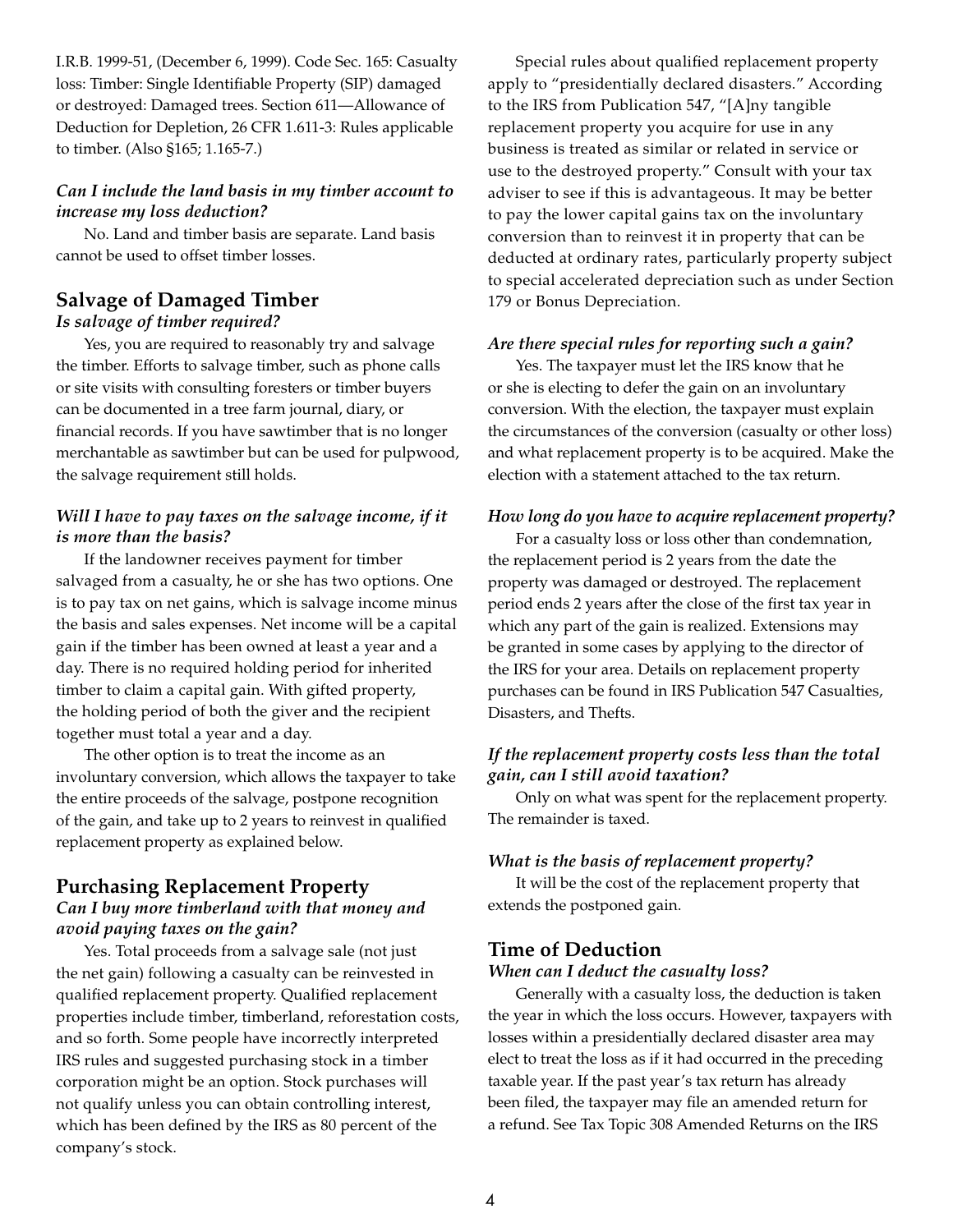website ([www.irs.gov\)](http://www.irs.gov) for details. If you file an amended federal return, file an amended state return, as well.

#### **IRS Forms**

#### *How can I claim depletion of timber basis?*

Business and farm owners must use Part II of Form T Forest Activities Schedule to claim depletion of basis. This form can be obtained from [www.irs.gov.](http://www.irs.gov) Search for Form T within the Forms and Publications search block. Investors, while not required to use Form T, must have appropriate basis records and can use Form T as a model for setting up accounts and claiming depletion.

# *If the timber is held for personal use (not for profit), as for a personal hunting preserve or other recreational use, what forms are required?*

Form 4684 Casualties and Thefts; Section A: Personal Use Property. Transfer as directed to Schedule A, Line 19 Casualty and Theft Losses. Only casualties in a presidentially declared disaster will be deductible.

# *If the timber is part of a farming or business operation, what forms are required?*

Businesses and farmers report losses on Form 4684 Casualties and Thefts; Section B: Business and Income-Producing Property. Transfer to Form 4797 Sales of Business Property where all gains and losses of business property are netted. If a gain results, it is treated as a capital gain and transferred to Schedule D of the 1040. If a loss results, it is claimed as an ordinary loss on Form 1040. Gains from involuntary conversions (such as casualty events where subsequent salvage proceeds exceed the basis) may be deferred if the conversion proceeds are reinvested in replacement property as explained above. Make the election to defer by explaining the decision on a plain piece of paper attached to the tax form.

# *If the timber is investment property or property held for the production of income, not part of a trade or business, what forms are required?*

Investors report losses on Form 4684 Casualties and Thefts; Section B: Business and Income-Producing Property to report the loss, and transfer to Schedule A.

Personal use property gains and losses must not be combined with gains and losses from income producing property, such as timber held for investment or for business. When personal use and income producing properties are mixed, as when the landowner's residence is located on his or her tree farm, the personal and income producing property losses must be calculated and claimed separately.

#### *What happens if the deductions for the year are greater than income?*

When a loss is greater than total income, the taxpayer may have a net operating loss. Net operating losses from casualties or presidentially declared disasters are carried back 3 years and forward 20 years until used up. Please consult IRS Publication 536 *Net Operating Losses (NOLs) for Individuals, Estates, and Trusts* and your personal tax adviser for more information.

#### *What about Mississippi taxes?*

Mississippi is considered a "piggy-back" state, because its tax system depends on the federal income tax rules and regulations for most situations. Casualty losses are treated in the same way for Mississippi income tax as they are for the federal income tax. Use federal form 4684 to report casualty losses for the Mississippi tax return as directed in the Mississippi State Income Tax instructions. For more information, see the Mississippi Department of Revenue website at [www.dor.ms.gov](http://www.dor.ms.gov)*.*

# **For More Information**

The IRS website [\(www.irs.gov](http://www.irs.gov)) has an assortment of publications concerning losses. These publications can be found by entering "disaster assistance" in the search block. Of particular interest are two IRS publications: 547 *Casualties, Disasters, and Thefts* and 584 *Casualty, Disaster, and Theft Loss Workbook (Personal-Use Property)*. These publications are updated every year.

Publication 2194 *Disaster Losses Kit for Individuals* and Publication 2194-B *Disaster Losses Kit for Businesses* may be useful. All IRS publications may be ordered online or by calling 1-800-829-3676.

For more information about timber basis, consult Extension Publication 1983 *The Basics of Basis*. MSU Extension publications relating to disaster issues may be found at <http://extension.msstate.edu>.

Federal timber taxation information is available at [www.timbertax.org](http://www.timbertax.org). Look for "casualty losses" under "Getting Started" for specifics on casualty losses.

#### **Resources**

Wang, L. (2018). *Income tax deduction on timber and landscape tree loss from casualty*. USDA Forest Service. [https://](https://www.fs.fed.us/spf/coop/library/tax_deduction_loss_casualty.pdf) [www.fs.fed.us/spf/coop/library/tax\\_deduction\\_loss\\_](https://www.fs.fed.us/spf/coop/library/tax_deduction_loss_casualty.pdf) [casualty.pdf](https://www.fs.fed.us/spf/coop/library/tax_deduction_loss_casualty.pdf)